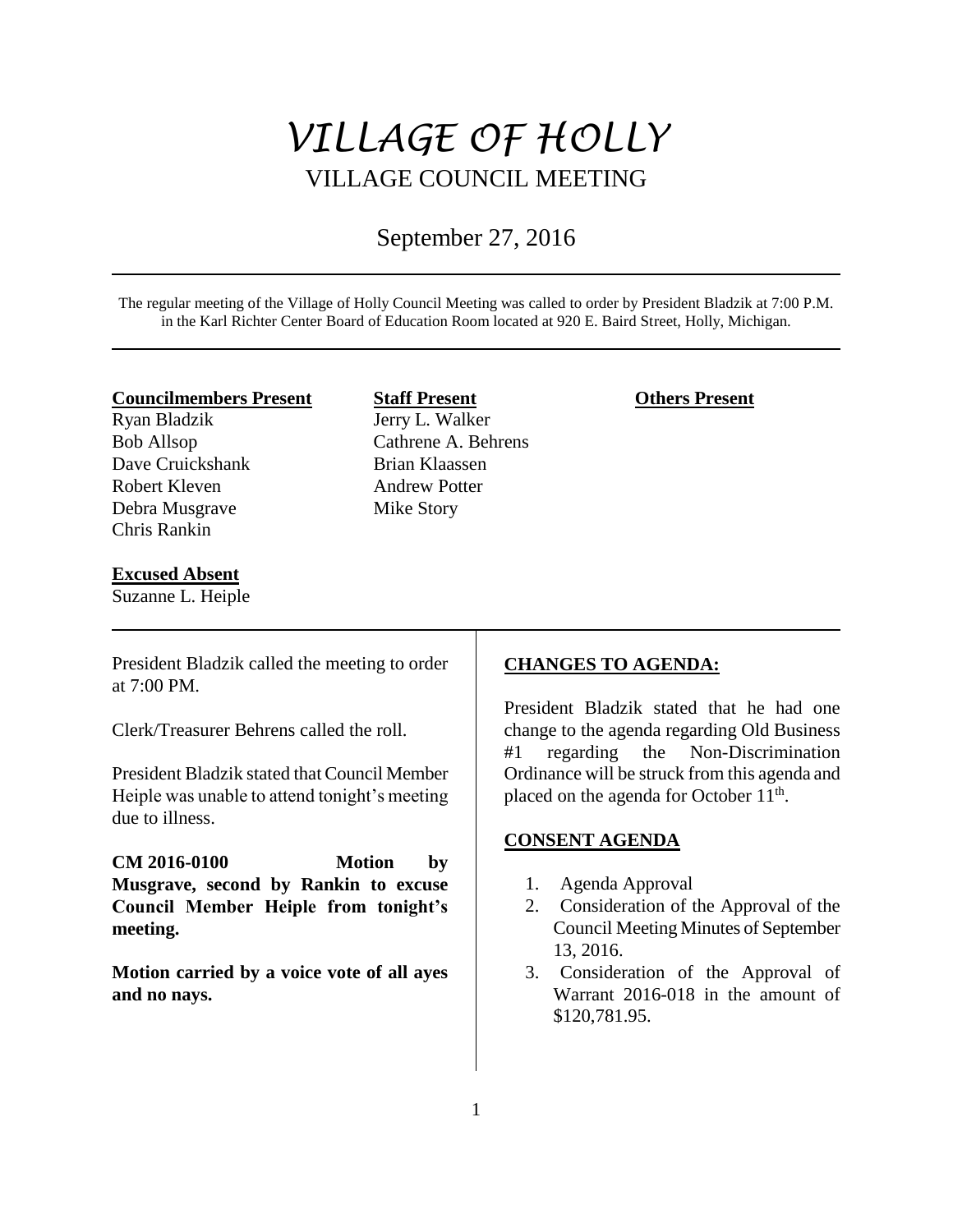**CM 2016-0101 Motion by Musgrave, second by Rankin to approve the Consent Agenda as amended.** 

**Motion carried by a voice vote of all ayes and no nays.**

### **PUBLIC COMMENT**

Phillip Martin, 4165 Belford Road, asked why the ordinance was struck from the agenda.

President Bladzik stated that when Ms. Heiple contacted him this morning, he would like to see a full council when this is considered.

#### **OLD BUSINESS**

**#1. Consideration of the practice and opportunity for public comment.**

**CM 2016-097 (Meeting 09/13/2016)**

**Motion by Musgrave, second by Rankin to amend the Council Rules and Procedures to amend section 3.1, Order of Business, Item #8 striking the first public comment from the council meetings.** 

President Bladzik stated this was discussed at the last meeting and we have a motion on the floor. He advised on page 5 is the strike out of item #8 on the structure of the agenda regarding the first public comment.

Council Member Musgrave stated that item #14A was added under number 11.

Council Member Rankin stated that the verbiage was added limiting the comment to one comment per person.

Council Member Allsop stated that he would like to see it go back to the way it was prior to the last amendment because the public has the right to talk but not to go on and on about issues.

Council Member Rankin stated that he would like to propose that if a public comment is going to be removed that the one at the end is removed allowing people to come into the meeting at the beginning and make their comment and then leave if they choose not to stay for the entire meeting. Additionally limiting comments under business items to one comment per person per business item. They can get up once and state their peace during a new business item and it doesn't become a back and forth dialogue.

President Bladzik stated that the Council has four more meeting until new members of council come on. Mr. Kleven will not be returning to council and someone new will be in the President's seat. We are trying to change the rules at the end of the game and we are going to have a new council coming up in 45 days. He would say that it is fine if we want to decide it tonight, that is one of the reasons when the new council comes on, they look at the rules and make any changes they would like.

Council Member Cruickshank stated that in reading the procedures again it is public comment not public discussion. In his mind if the council follows those kinds of things going on we more or less have it on the books, it just needs to be followed.

#### **Roll call vote was as follows:**

**Voting for: Allsop, Musgrave**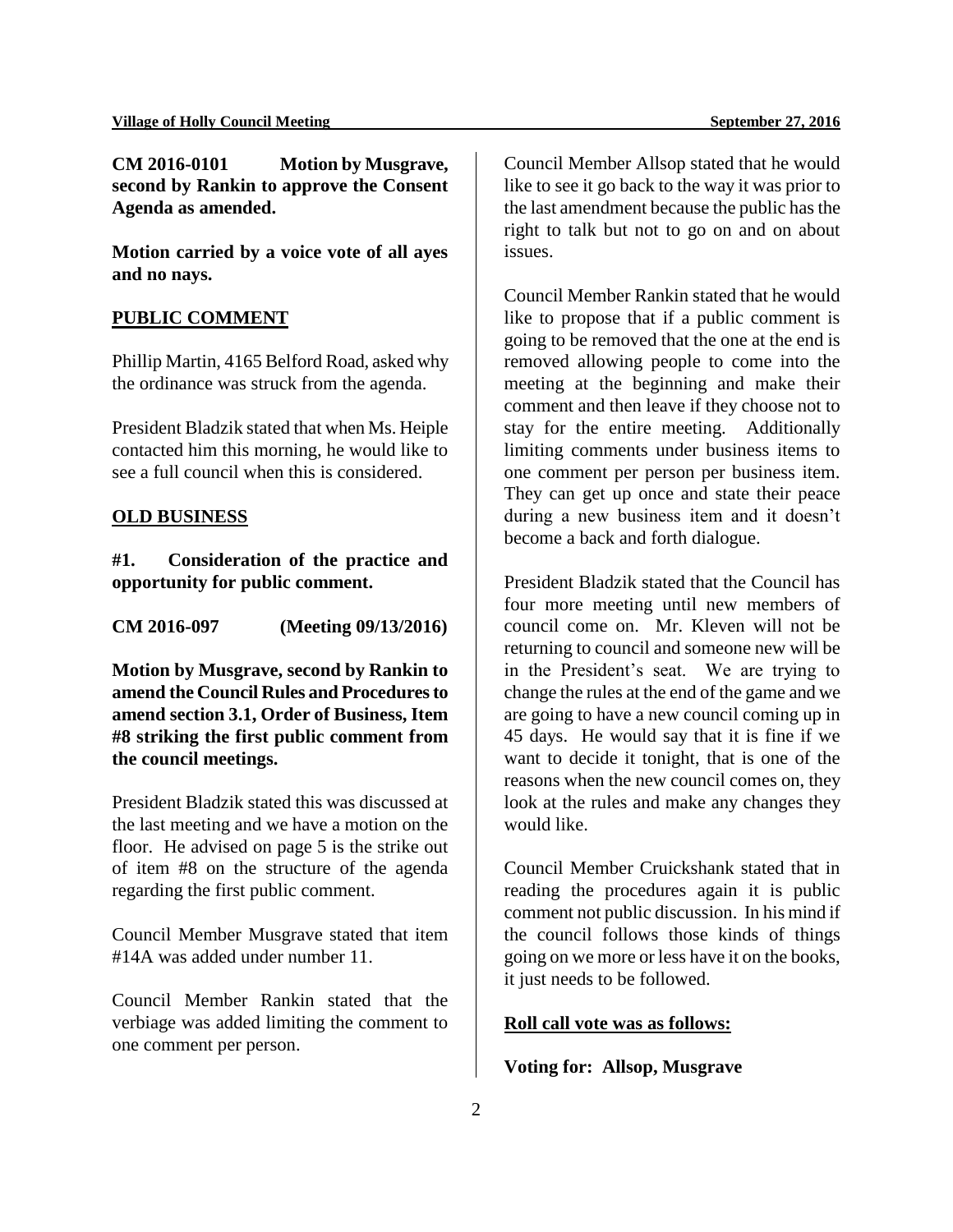**Voting against: Cruickshank, Kleven, Rankin, Bladzik Absent: Heiple Motion failed.**

#### **NEW BUSINESS**

**#1. Consideration of Program Year 2016 Sub-Recipient Agreement between the Village of Holly and Oakland County Home Improvement.**

Clerk/Treasurer Behrens stated that the Sub-Recipient Agreement is normally a three year agreement that the Village enters into with Oakland County which commits the Village to participate in the CDBG process for the time period listed. There was a change to the Federal Code of Regulations, Part 200, which had to be made a part of this document therefore Oakland County had to amend the agreement for Program Year 2016 because there was only one year remaining on the existing agreement between our organizations.

**CM 2016-0102 Motion by Rankin, second by Musgrave to authorize the Sub-Recipient Agreement between the Village of Holly and Oakland County Home Improvement and authorize the Village President to execute the agreement.** 

**Motion carried by a voice vote of all ayes and no nays.** 

**#2. Consideration of the CDBG contract between the Village of Holly and Holly Area Youth Assistance for Program Year 2016.** 

Clerk/Treasurer Behrens stated that the Village received notification last week that our Program Year 2016 funds had been approved through HUD. In November 2015, during the 2016 CDBG application process, \$3,000 was allocated towards Public Services specifically geared towards Youth Services. Staff is recommending that Council authorize the contract between the Village and Holly Area Youth Assistance because our Youth Assistance agency is considered a single source provider of specialized youth programs. 100% of these funds are used on children who live within the municipal boundaries of the Village of Holly.

**CM 2016-0103 Motion by Musgrave, second by Allsop to approve the contract for CDBG Program Year 2016 between the Village of Holly and Holly Area Youth Assistance.**

**Motion carried by a voice vote of all ayes and no nays.**

**#3. Consideration of the CDBG contract between the Village of Holly and Oakland Livingston Human Service Agency for Program Year 2016.**

Clerk/Treasurer Behrens stated that the contract before the council between the Village and Oakland Livingston Human Service Agency was to provide yard services to our seniors and disabled residents. The services include lawn mowing, snow removal, leaf clean and general yard maintenance. The Village has a long standing relationship with OLHSA managing this public services program for us, there is a local office in town located in the rear section of our DPW building and all local contractors are used to perform these services.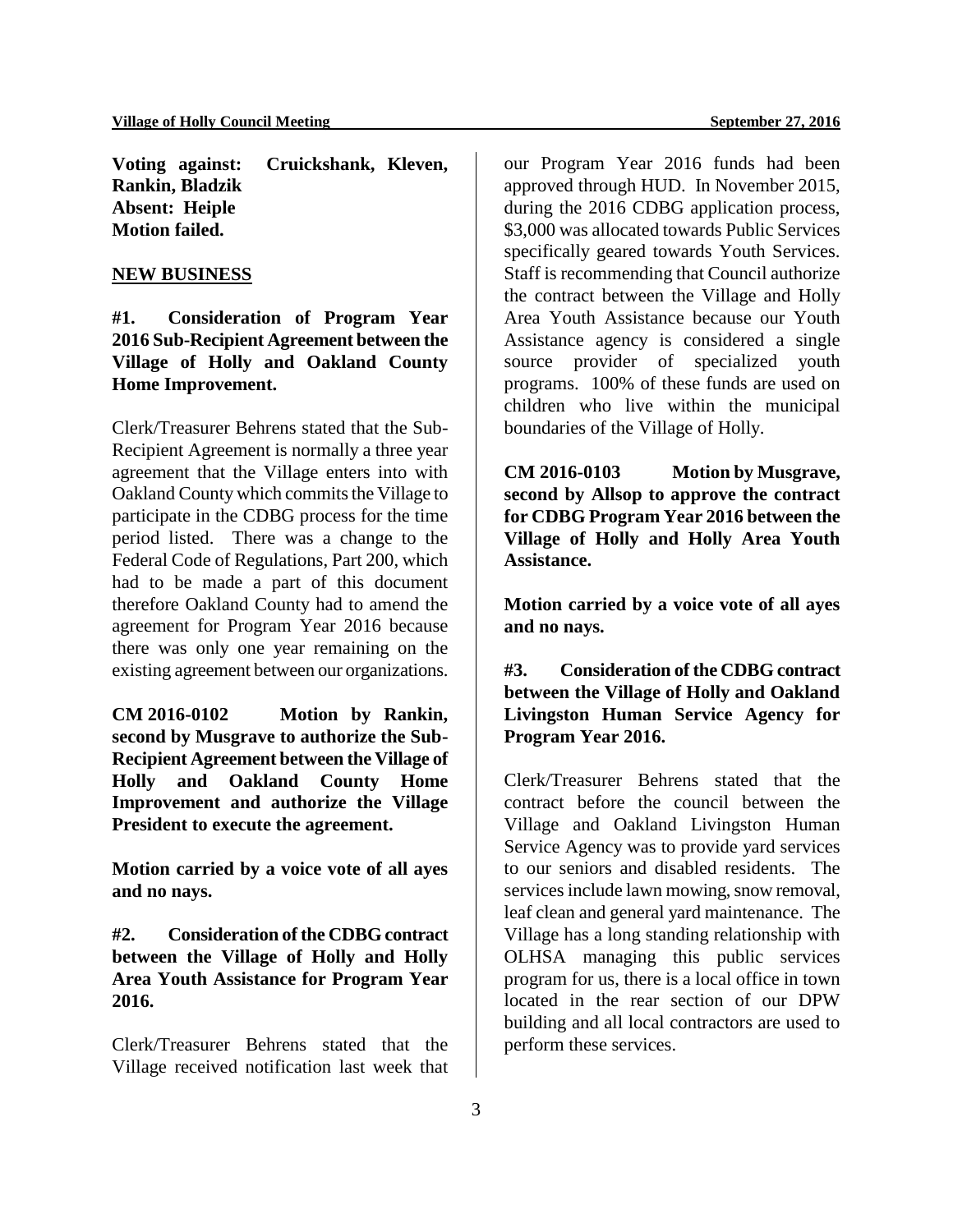**Motion by Musgrave, second by Allsop to approve the contract between the Village of Holly and Oakland Livingston Human Service Agency for CDBG Program Year 2016.** 

**Motion carried by a voice vote of all ayes and no nays.** 

# **#4. Consideration of the purchase of insulation for the new DPW building.**

DPW Director Klaassen stated that last budget year a new building was approved and the building has now been heated and the final stage is the insulation. He solicited three bids, the low bid came in from Church's Insulation a local company which comes recommended from Kerton Lumber and they will be spray foaming 2" of insulation along the walls and 12" of cellulose up in the ceiling which will allow us to keep the building heated to about 55 degrees.

Council Member Kleven stated that the Village originally budgeted \$122,000 for this project and asked if we would come in under budget.

DPW Director Klaassen stated the cost would come in below that figure.

**CM 2016-0105 Motion by Cruickshank, second by Rankin to approve the contract with Church's Insulation for \$14,754 to insulate the walls and ceiling.** 

**Roll call vote was as follows:**

**Voting for: Musgrave, Rankin, Allsop, Cruickshank, Kleven, Bladzik Voting against: None**

**Absent: Heiple Motion carried.** 

# **REPORTS**

#### **Village Manager**

Manager Walker stated that union negotiations continue with the Teamsters and the Police Officers Labor Council. We anticipate bringing something to the Council in October regarding settlement of the Teamsters and the Police Officers group is also moving in that direction. There have been rumors of development activity along North Saginaw. Those discussions continue strong and involve Midwest Diesel property as well as the car wash owned by John Lowe. We also have a preliminary site plan for the building at 714 N. Saginaw. Some good development activity going along in that corridor.

#### **Village Attorney**

Attorney Gildner stated that there have been some changes to State Law dealing with medical marijuana. The Governor recently signed some new bills which will go into effect in the next few days. He has forwarded a memo to Clerk/Treasurer Behrens and Village Manager Walker regarding this matter. This new round of bills says there can be dispensaries in a local municipality but it is up to each municipality to decide whether you want them. It is completely up to each municipality but it renders now moot the Village's old ordinance on the same subject. His memo was urging all of his communities to have a discussion about this regarding whether you want to opt in or opt out of the marijuana dispensary issue. Communities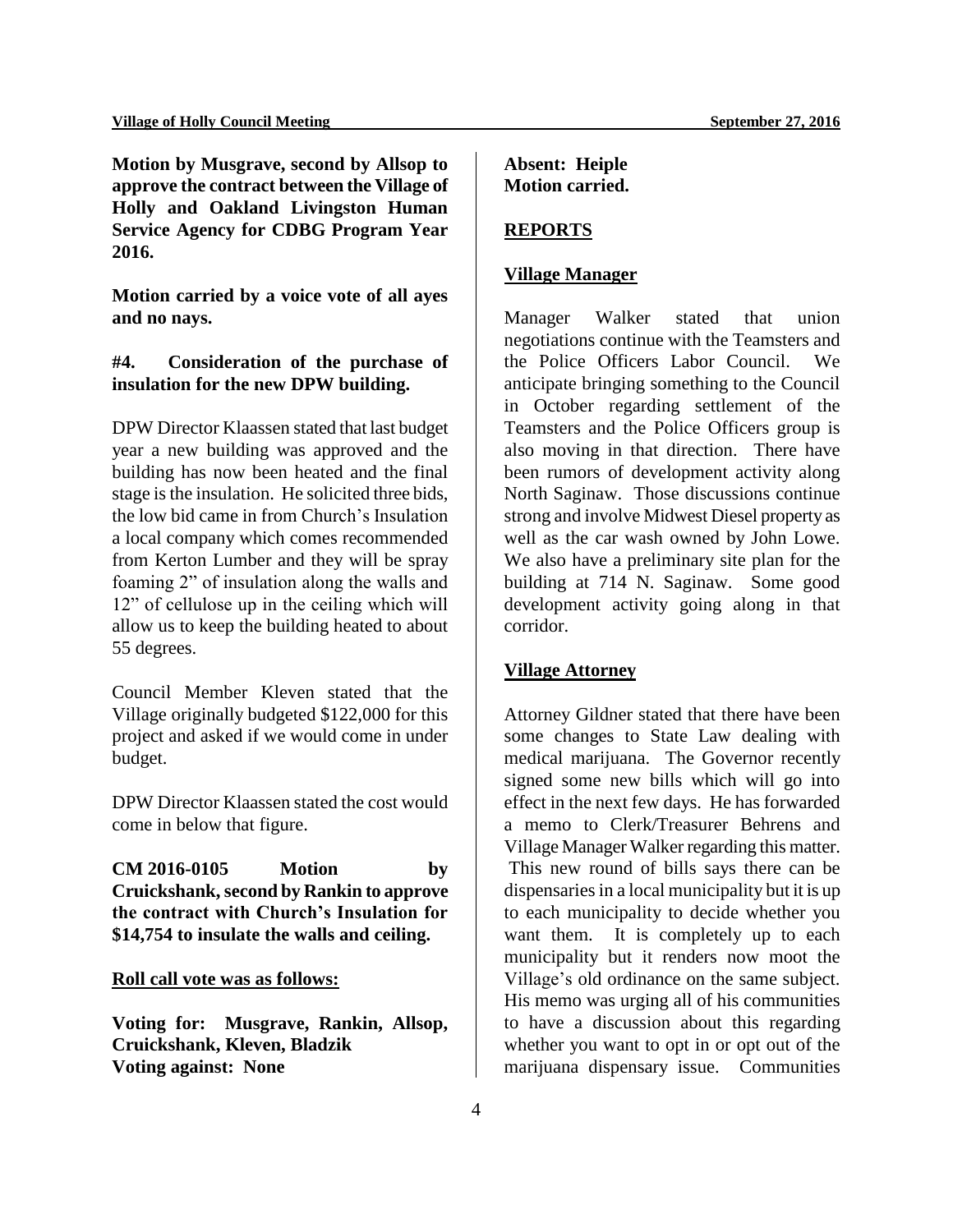have 90 days to act on this and he will be reaching out to staff in the upcoming days to talk about this issue.

#### **Village Clerk/Treasurer**

Clerk/Treasurer Behrens stated that the Village has released an RFP for demolition services for the property located at 302 North Street. The closing date for the RFP is October  $18<sup>th</sup>$  and our plan is to have the house removed prior to the winter months setting in. Additionally, the auditors were in the office for about four days performing their field work and are in the process of finishing up the audit for fiscal year 2015. She is not anticipating any major issues and advised that most of our funds appear to have come in under budget.

# **BOARDS AND COMMISSIONS**

Council Member Kleven stated on October 11 the Community Coalition will be voting in new officers.

Council Member Rankin stated the Parks Commission is in the discussion stages of creating a dog park. There is a rendering of what they would like to see built. Rick Powers is confident that if they can get the site plan approved at the next Parks meeting they can have it up and running by Memorial Day weekend.

Council Member Musgrave stated that HAYA meets next week and will be voting in new officers.

Council Member Cruickshank stated the HDC met two weeks ago and brought Sue Les back in to discuss what the Historic District Committee's thoughts were regarding the expansion of the Holly's historic district and the impact. The commission will continue to discuss this issue in upcoming meetings.

Manager Walker stated that the overlay district along E. Maple Street has been a topic for over a year now and at the last Planning Commission they passed a motion that was not complete and council could not act on it so on the advice of our Planner it is going back to the Planning Commission to either amend or decide not to pursue it further.

#### **COUNCIL COMMENTS**

Council Member Allsop stated that he is expecting 500 or 600 cars for the Halloween Car show and would like to shut the town down early if possible. He asked if he could shut the road down at 3:30 pm.

Manager Walker stated that he thinks it would be a good idea to communicate with the store owners and play it by ear and see what the day brings.

#### **PUBLIC COMMENT**

None

#### **ADJOURNMENT**

With nothing further to discuss, Village President Bladzik adjourned the meeting at 19:31 pm.